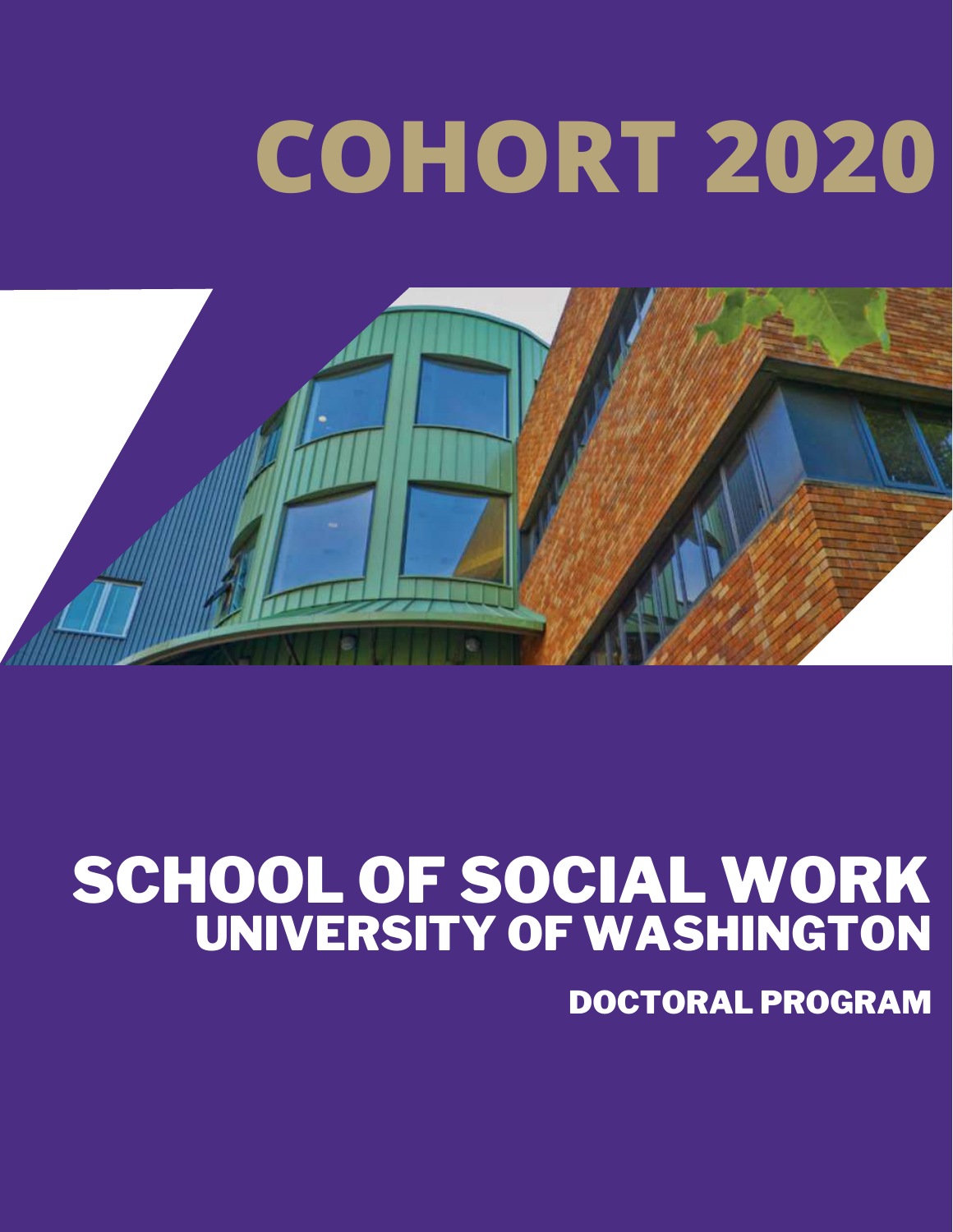Dear SSW community,

I'm delighted to introduce our incoming PhD Program Cohort of 2020! These students have diverse life experiences and research interests, including health promotion and mental health research in indigenous and immigrant communities, overrepresentation of Black youth and families in child welfare and criminal justice systems, and behavioral health and program development for trauma and suicide prevention.

I'm sure you all are curious about who the students are and their backgrounds. Attached is a booklet for you to learn more about them. Many thanks to Brooks Callison who took the majority of the student photos you will see. To create their bios, we asked the students to answer the following questions:

- What do you hope to accomplish during your first year at UW? 1.
- What are your research interests? 2.
- What are you looking forward to do/explore in Seattle? 3.

At the bottom of each student's bio are clickable links to the student's UW email and their LinkedIn profile. We are exploring new ways to help our students connect with one another and expand their scholarly networks. We value your assistance in creating a connection for each student via LinkedIn as one of our new efforts.

This year our cohort is starting their doctoral career in our new virtual, Covid-19 reality. We want to encourage you to reach out via email, LinkedIn or some other fashion to connect with these new students. All have taken the risk to start their doctoral studies during a period of profound disruption in our usual ways of connecting and communicating. Three just moved to Seattle in the past weeks to join us. Let them know your favorite social distancing activities in their new home, and help them begin to see avenues of connection!

Many thanks,

Say Cindhe

#### **Taryn Lindhorst, PhD, LCSW**

Behar Endowed Professor of Oncology and Palliative Social Work Director, Center for Integrative Oncology and Palliative Care Social Work Director, Doctoral Program in Social WelfareUniversity of Washington, School of Social Work

Fellow of the American Academy of Social Work and Social Welfare pronouns: she/hers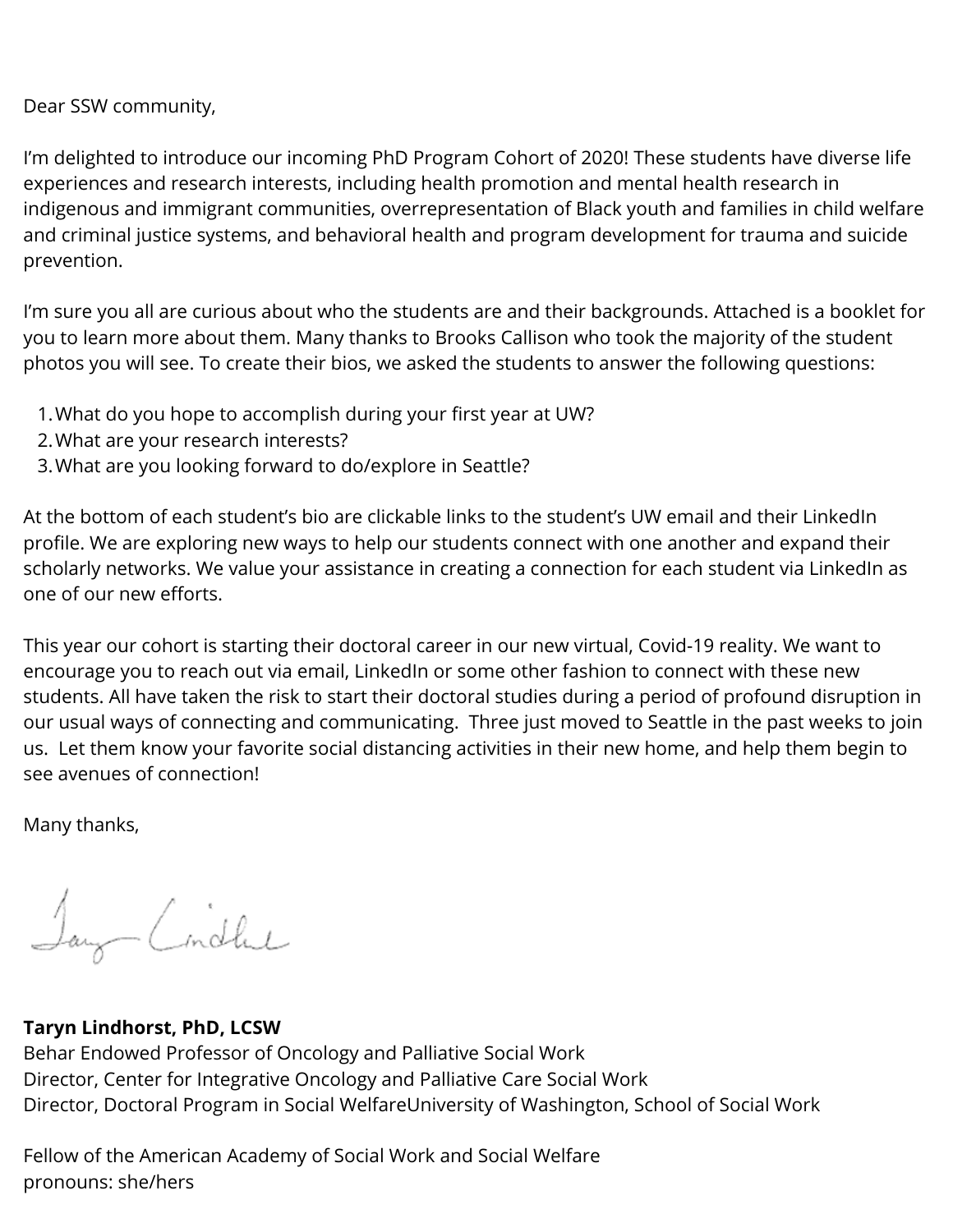## Santino Camacho

Santino (Tino) Camacho is a Queer CHamoru scholar from the island of Guåhan (Guam). He'll be returning to UW as a triple dawg. In his first year, he is excited to continue the work he has been doing over the summer with Dr. Michael Spencer and the Indigenous Wellness Research Institute to create a model for COVID-19 Economic Recovery for and in collaboration with WA Pacific Islander communities. He also hopes to continue to support and work with the WA Pacific Islander COVID-19 Taskforce and UTOPIA Seattle in his first year. Having lived in Seattle for 6 years, Tino looks forward to showing his new cohort mates from outside of Seattle around the city.

Tino's research interests include the development of culturally rooted/adapted health promotion interventions for Queer, Transgender and other Indigenous Pacific Islanders; the use of indigenous methodologies and community-based research methods in the collection and use of QTPI and Indigenous Pacific Islanders' health data; and the practice of CHamoru and Pasifika ethics and praxis in conducting scientific research of health disparities of Indigenous communities.

While accomplishing his Master's in Public Health at the UW, Tino worked with the Guam Department of Public Health and Social Services to establish Title X sexual and reproductive health services at their Northern Community Health Center. His thesis work used community-based participatory research principles to ascertain the health concerns and needs of Queer and Transgender Pacific Islanders in the greater Puget Sound Area.



**Email:** sgtino@uw.edu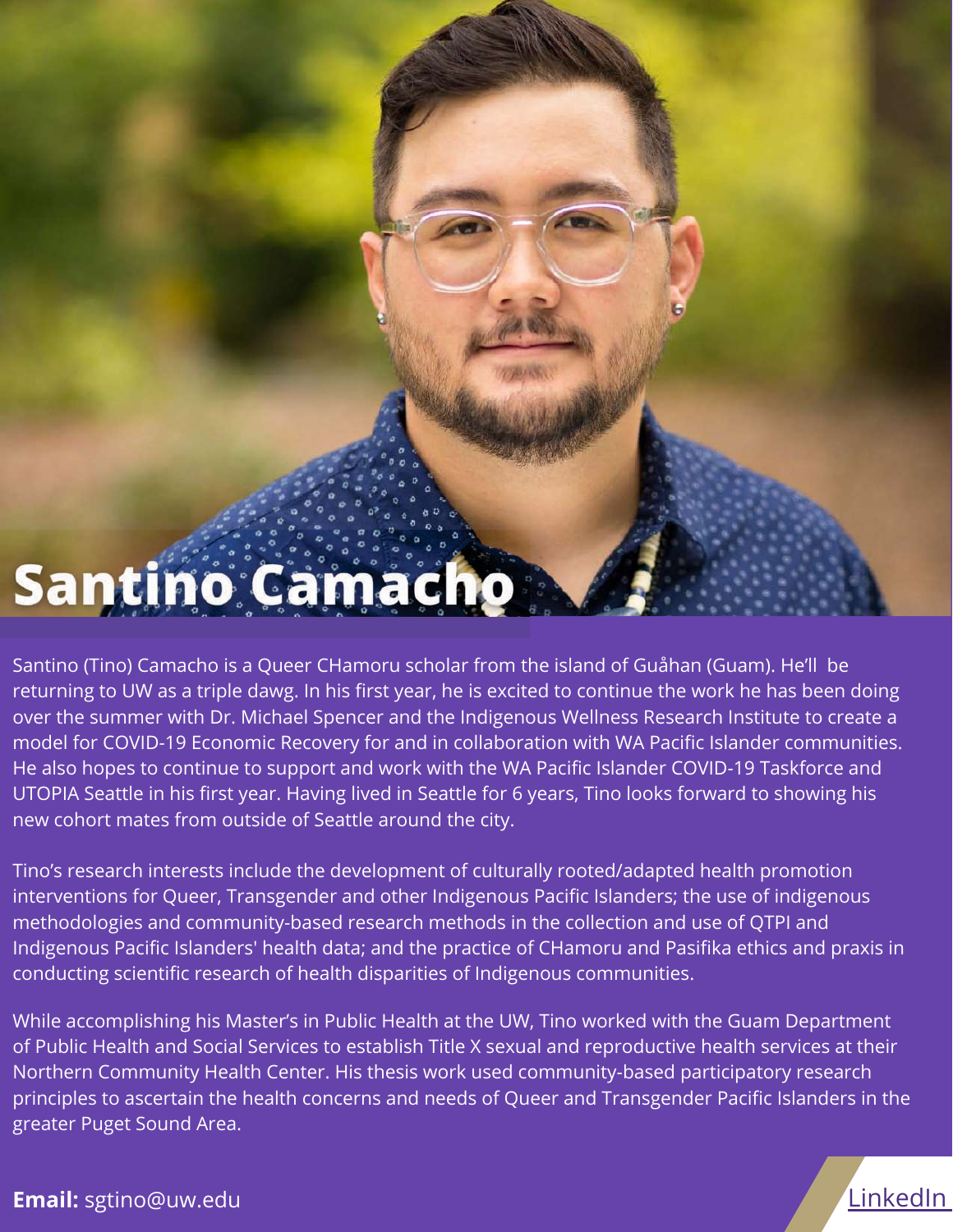## Joanna La Torre

Joanna La Torre (she/they) is a cis gender / queer multi-ethnic Filipinx scholar activist from occupied Ohlone territory in California's Bay Area. She is excited to join Indigenous research and communities at the University of Washington (UW). Mx. La Torre completed their clinical hours as the country entered shelter in place in March, and is excited to announce that they passed the licensure exam in September.

Mx. La Torre's research focuses on the movements of decolonizing Filipinx's, disproportionate mental / health burdens of queers and people of color, and community-driven healing initiatives. Joanna's clinical practice centers on work with children and families, particularly teens and young adults, and she has worked within child welfare, carceral, and medical settings. In her most recent role at the UCSF Benioff Children's Hospital in Oakland, Joanna has enjoyed supporting youth that are transgender, commercially sexually exploited, as well as those chronically impacted by racist policies.

Joanna is looking forward to hiking and enjoying the beautiful landscapes in and around Seattle and trying all the various micro coffee roasteries. She is very excited to meet and form relationships with the incredible scholars in the UW community.



**Email:** jlatorre@uw.edu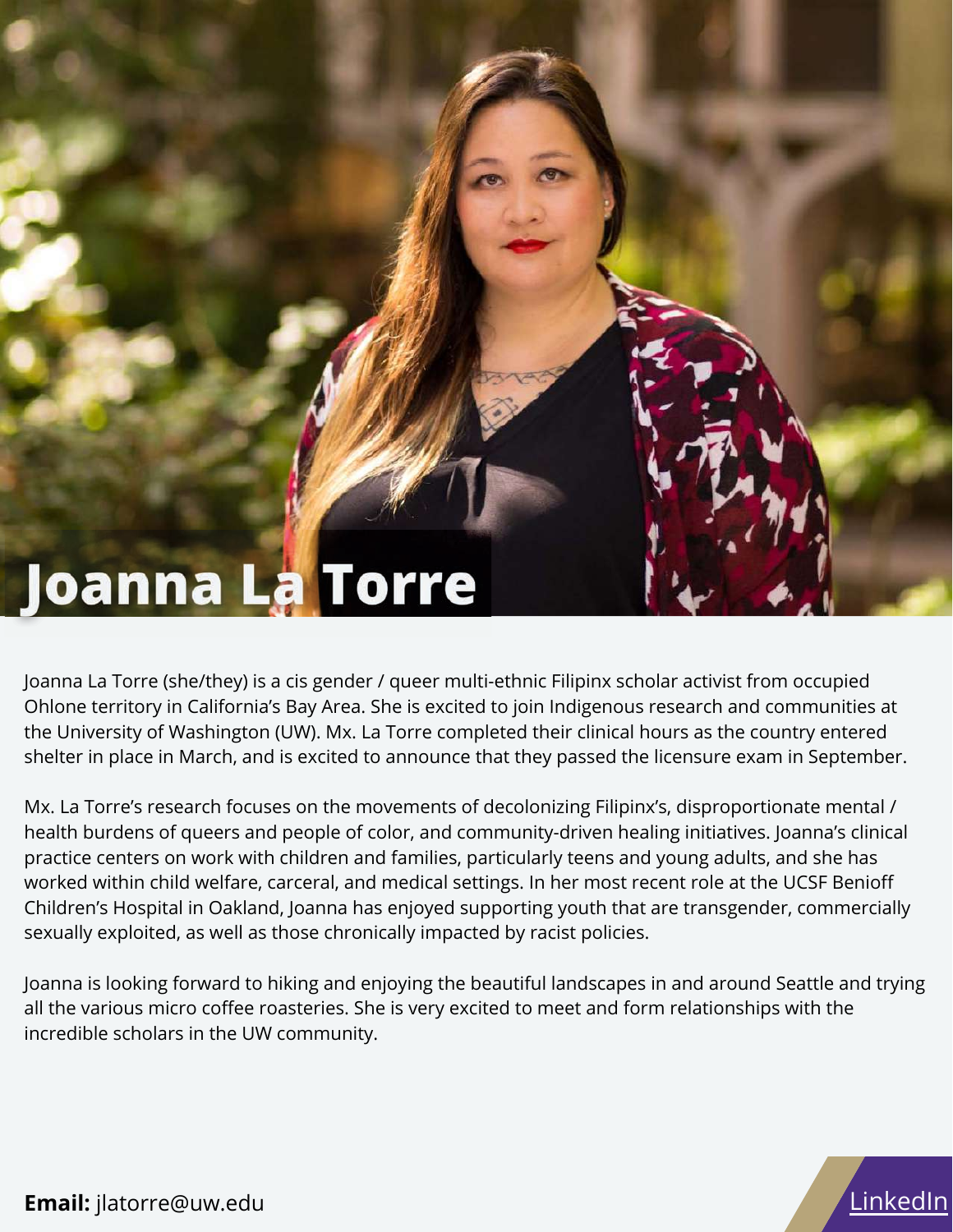## **Ashley L**

Ashley Lizarraga (she/her) is a Black radical social worker, scholar, educator, and activist. She's interested in the overrepresentation and disproportionality of Black children, youth, and families in the child welfare and criminal justice systems. More particularly, Ashley is interested in examining the experiences and outcomes of Black individuals with child welfare and criminal justice involvement.

Ms. Lizarraga has spent her professional and educational career advocating for youth and parents directly affected by foster care and mass incarceration. Ashley incorporates a social justice framework and trauma-informed approach to provide support to the clients and communities she works collaboratively with. Ms. Lizarraga just finished her first teaching appointment as faculty at Occidental College Upward Bound, where she taught a course on "Social Justice and the Intersectionality of Racism, Oppression, Power, and Privilege for Black, Indigenous, People of Color."

During her first year at UW, Ashley hopes to connect with the community of scholars and expand her social, professional, and academic networks. She also plans on expanding her clinical skills and experiences to earn hours for clinical licensure in WA state.



**Email:** ashliz@uw.edu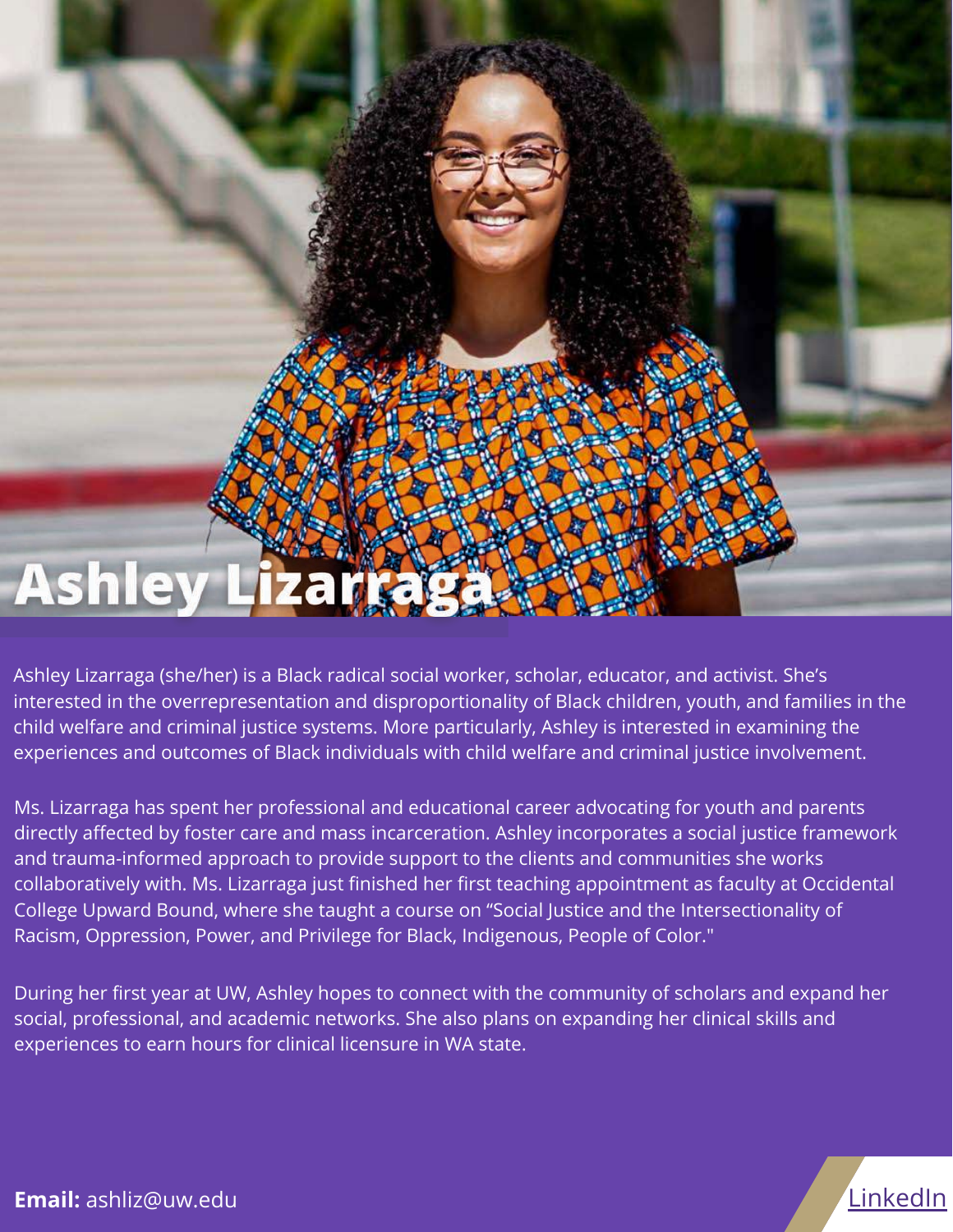

Sarah Porter (she/her) identifies as a cisgender female and multiethnic first-generation American from Madison, Wisconsin. During her program, Sarah aims to expand her methods training in order to build her capacity in translational research and advocacy-driven program development. Ms. Porter is excited to join UW's Forefront Center of Excellence focusing on innovative suicide prevention program implementation, with a focus on marginalized college populations.

Sarah's primary research passions include suicide prevention, implementation science, and amplifying effective collaborative practices between frontline mental health providers and national resources. She recently left Washington, DC where she worked for two years as a Federal contractor supporting Executive Orders focusing on national suicide prevention efforts for Veterans and the communities where they live and thrive. Before that, Sarah worked in academia and national nonprofit mental health organizations.

Sarah is excited to meet and develop new relationships at UW, both within and beyond the School of Social Welfare. She hopes to use available time outside of the program to explore the natural beauty that Washington state has to offer. Sarah is also looking forward to dabbling in Seattle's glass-blowing scene.



**Email**: sporter7@uw.edu